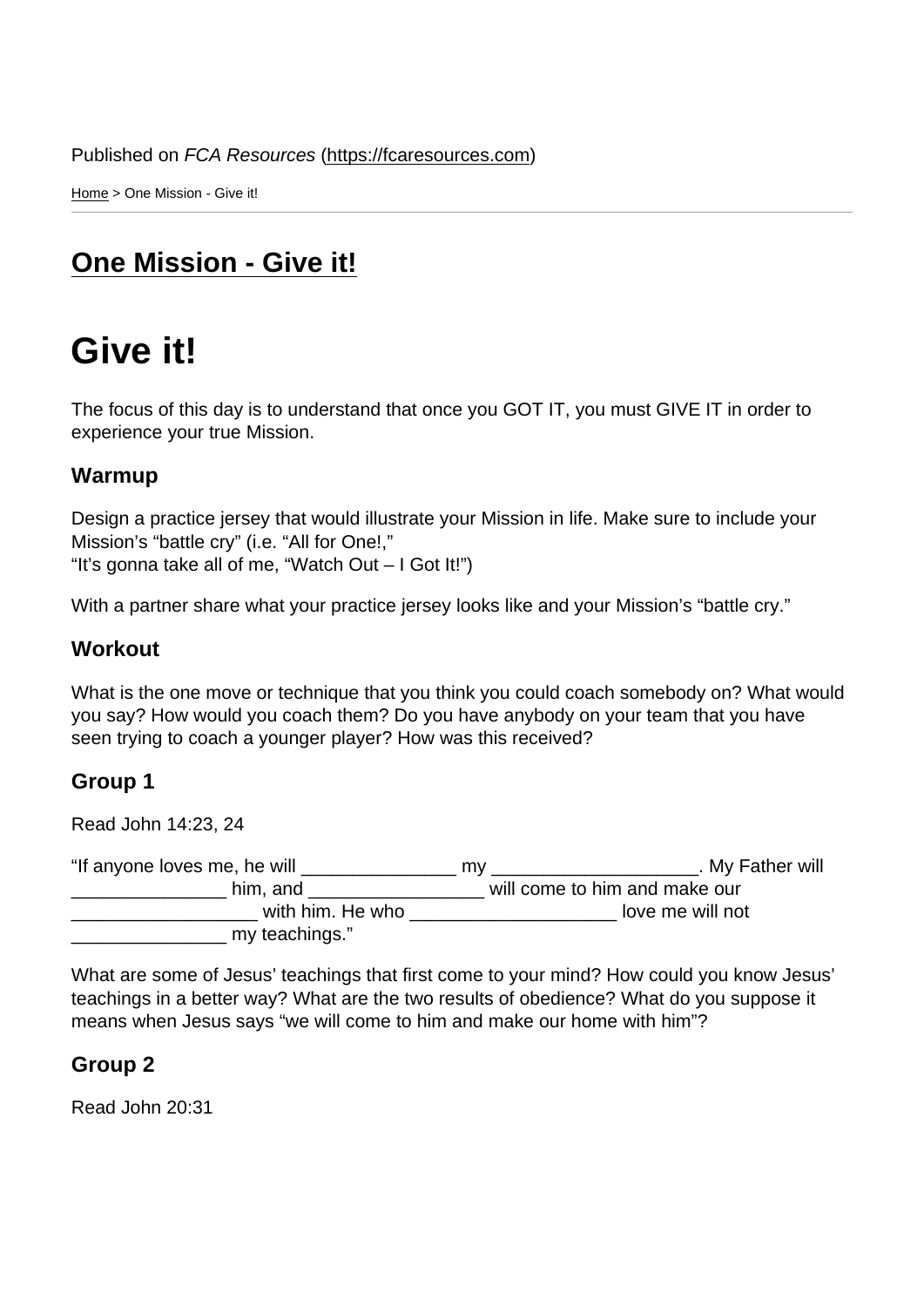| "But these are written that you may | that Jesus is the |              |
|-------------------------------------|-------------------|--------------|
| , the Son of God, and that by       |                   | you may have |
| in his name."                       |                   |              |

What are the things that were written? What did these things prove? How have these things affected your heart? By reading and believing these things we are able to have what? What do you suppose this means? Is this an instantaneous things or a life-long pursuit? Does this mean now? Does this mean after we die?

### **Group 3**

Read John 15:1-5

|                  | "I am the true $\frac{1}{\sqrt{1-\frac{1}{2}}}\frac{1}{\sqrt{1-\frac{1}{2}}}\frac{1}{\sqrt{1-\frac{1}{2}}}\frac{1}{\sqrt{1-\frac{1}{2}}}\frac{1}{\sqrt{1-\frac{1}{2}}}\frac{1}{\sqrt{1-\frac{1}{2}}}\frac{1}{\sqrt{1-\frac{1}{2}}}\frac{1}{\sqrt{1-\frac{1}{2}}}\frac{1}{\sqrt{1-\frac{1}{2}}}\frac{1}{\sqrt{1-\frac{1}{2}}}\frac{1}{\sqrt{1-\frac{1}{2}}}\frac{1}{\sqrt{1-\frac{1}{2}}}\frac{1}{\sqrt{1-\frac{1$ |  | . He                     |  |
|------------------|-------------------------------------------------------------------------------------------------------------------------------------------------------------------------------------------------------------------------------------------------------------------------------------------------------------------------------------------------------------------------------------------------------------------|--|--------------------------|--|
|                  |                                                                                                                                                                                                                                                                                                                                                                                                                   |  | fruit, while every       |  |
|                  | branch that <u>the same bear</u> fruit, he so that it will be even more<br>,,                                                                                                                                                                                                                                                                                                                                     |  |                          |  |
| "I am the        | _________; you are the ______________. If a man _________ in<br>and I in him, he will bear ___________________                                                                                                                                                                                                                                                                                                    |  | fruit. Apart from me you |  |
| can do nothing." |                                                                                                                                                                                                                                                                                                                                                                                                                   |  |                          |  |

What is the relationship between the vine and the branch? What do you suppose the disciples thought when they first heard this? How do you think this works out in the real life of a teenager? What does the fruit that Jesus was talking about look like? What would Jesus' fruit in your life look like? How are you planing on staying connected to the vine?

Today we have looked at three different parts of what a Mission in Jesus is all about: learning more about His teachings, walking obediently and bearing fruit. These are three critical components of your having a Mission.

## **Cool Down**

In our closing section, write out what you think is Jesus' Mission for your life in the following areas for this school year.

Jesus' Mission for Me:

Put a check in these boxes if you're committed to doing it:

- [ ] Receiving Jesus, your Savior and way to the Father
- [ ] Relying on Jesus for purpose and meaning in life
- [ ] Reading the Bible
- [ ] Going to church
- [  $\vert$  ] Going to FCA meetings
- [ ] Being in a Bible study
- [ ] Walking in Obedience
- [ ] Relying on Jesus to define truth for me
- [ ] Thought life
- [ ] Relationships
- [ ] Wrong behavior